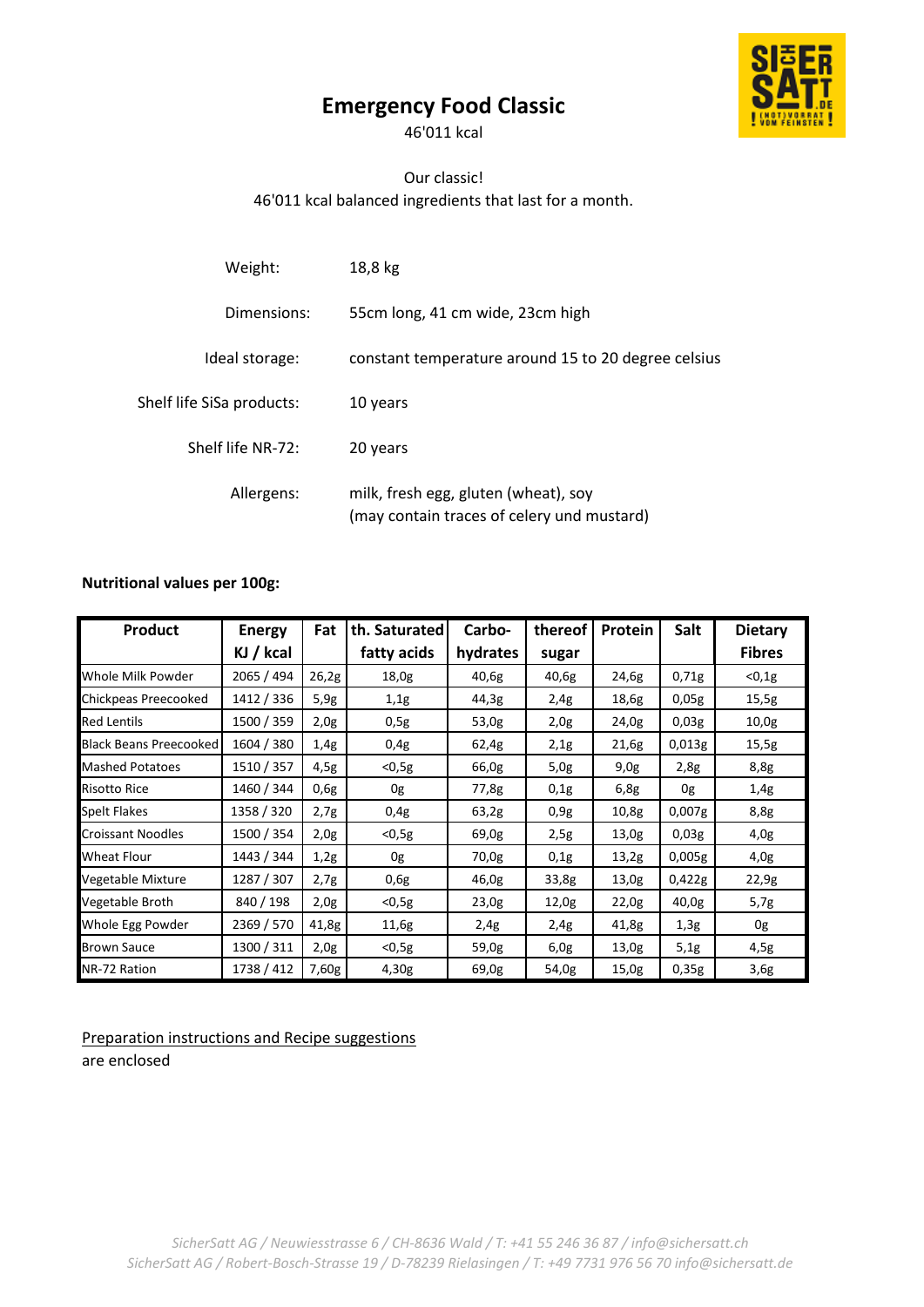

Content:

1 Tin Whole Milk Powder, 900g Ingredients: Whole Milk Powder **Allergens: Milk**

1 Tin Chickpeas Preecooked, 800g Ingredients: Chickpeas Preecooked and dehydrated **Allergens: None**

1 Tin Red Lentils, 1400g Ingredients: Red Lentils **Allergens: None**

1 Tin Black Beans, Preecooked, 800g Ingredients: Black Beans Preecooked and dehydrated **Allergens: None**

1 Tin Mashed Potatoes Powder, 1200g Ingredients: Potatoes 87%, Sunflower Oil, Skimmed Mil Powder, Iodised Table Salt, (E450, E471, E304), Glucose Syrup, Maize starch, Aroma, Kurkuma **Allergens: Milk (may contain traces of fresh eggs, gluten, celery, mustard and soy)** 

1 Tin Risotto Rice, 1600g Ingredients: Risotto Rice **Allergens: None**

1 Tin Spelt Flakes, 900g Ingredients: Spelt Flakes **Allergens: Gluten**

1 Tin Croissant Noodles (hard wheat semolina), 900g Ingredients: Croissant Noodles **Allergens: Gluten**

1 Tin Wheat Flour, 1000g Ingredients: Wheat Flour **Allergens: Gluten**

1 Tin Vegetable Mixture, 400g Ingredients: Carrots, Leek, Parsnips, Paprika, Onions, Courgette and Parsley; all air-dried **Allergens: None**

1 Bag Brown Sauce, 150g